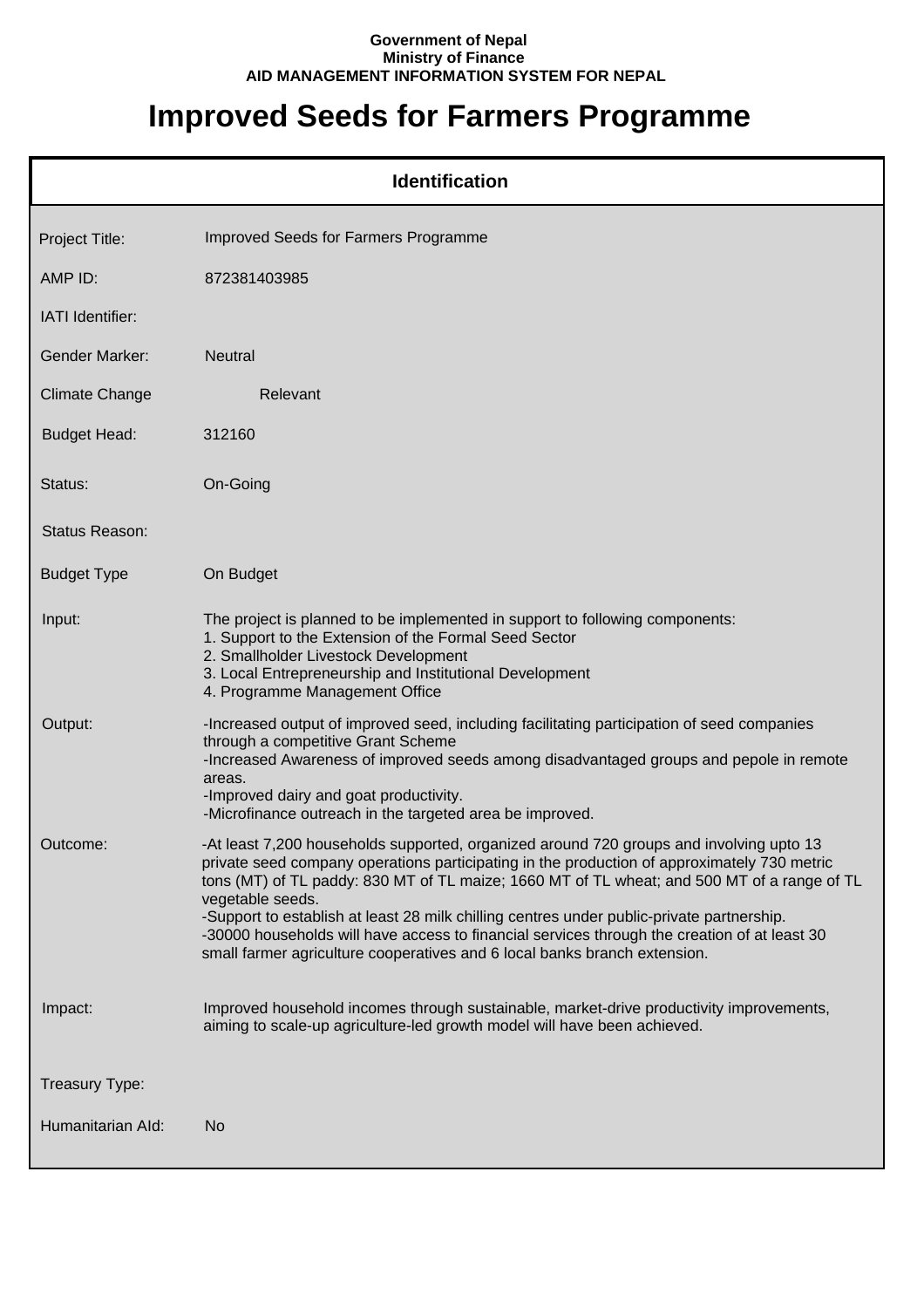| Location                    |            |
|-----------------------------|------------|
| Location                    | Percentage |
| Gulmi (Tamghas)             | 17.0%      |
| Rukum (Musikot)             | 17.0%      |
| Rolpa (Liwang)              | 16.0%      |
| Arghakhanchi (Sandhikharka) | 17.0%      |
| Pyuthan (Pyuthan Khalanga)  | 17.0%      |
| Salyan (Salyan Khalanga)    | 16.0%      |

| <b>National Plan</b>                                                                                                            |            |
|---------------------------------------------------------------------------------------------------------------------------------|------------|
| Program                                                                                                                         | Percentage |
| [Agriculture and Food Security ] [Macroeconomic Policy and Economic Development Policy<br>] [ National Development Plan (NDP) ] | $100.0\%$  |

| <b>Sector</b>                             |            |
|-------------------------------------------|------------|
| Sector                                    | Percentage |
| Nepal Sector Classification AGRICULTURE 0 | 100.0%     |

| <b>Implementing/Executing Agency</b>              |        |  |  |
|---------------------------------------------------|--------|--|--|
| Donor                                             |        |  |  |
| International Fund for Agricultural Development   | 0.0%   |  |  |
| <b>Responsible Organization</b>                   |        |  |  |
| Ministry of Agriculture and Livestock Development | 100.0% |  |  |
| <b>Executing Agency</b>                           |        |  |  |
| Ministry of Agriculture and Livestock Development | 100.0% |  |  |
| <b>Implementing Agency</b>                        |        |  |  |
| Department of Agriculture                         | 100.0% |  |  |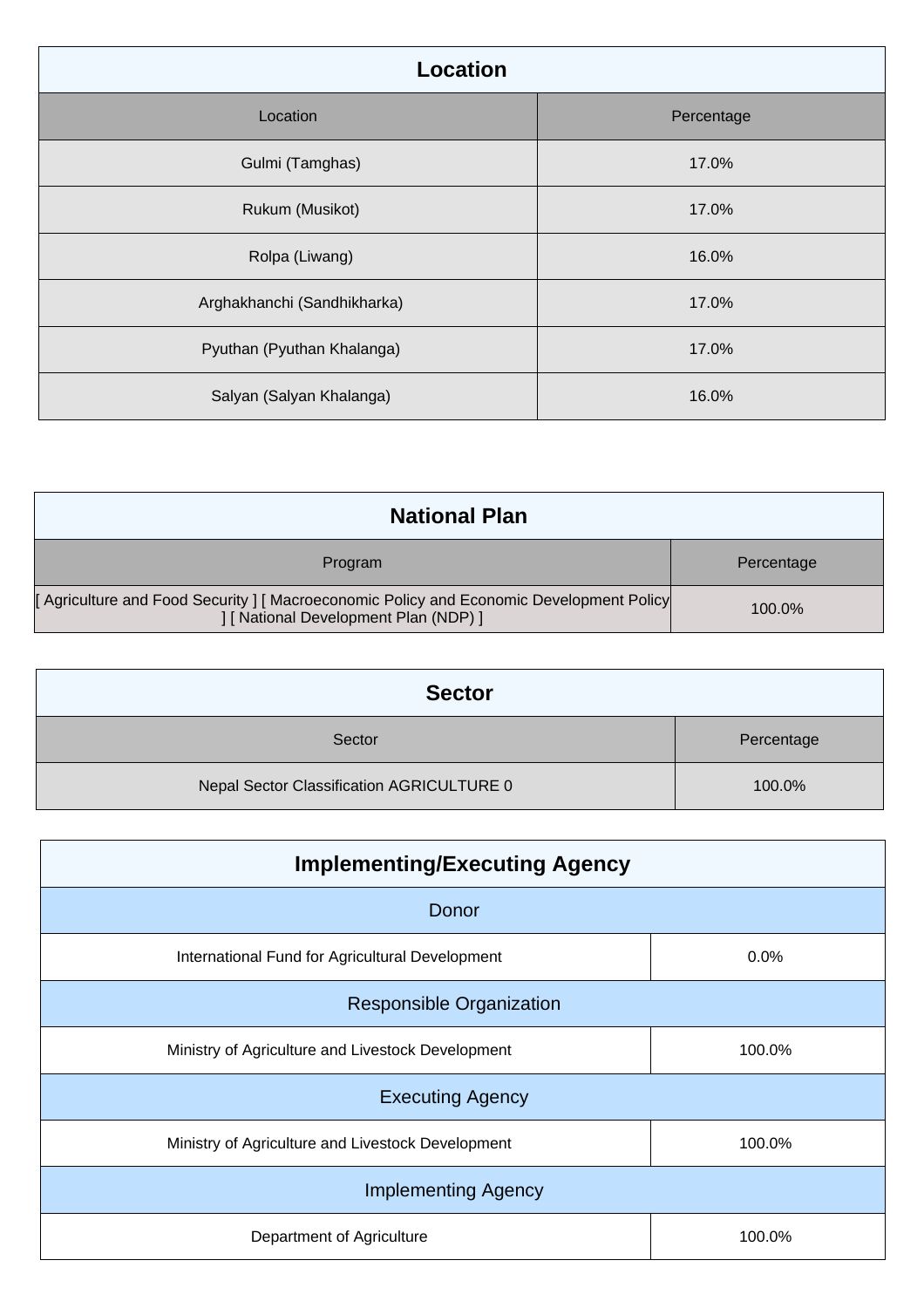|                     |                                              |                    | <b>Funding</b>                                         |            |                     |
|---------------------|----------------------------------------------|--------------------|--------------------------------------------------------|------------|---------------------|
| Transaction<br>Date | Type of<br>Assistance                        | Mode of<br>Payment | Post Earthquake<br>Assistance                          | Commitment | <b>Disbursement</b> |
|                     |                                              |                    | <b>International Fund for Agricultural Development</b> |            |                     |
|                     |                                              |                    | <b>Actual</b>                                          |            |                     |
| 6/19/2019           | <b>Grant Aid</b>                             | Reimbursable       | No                                                     | Ю          | 563,646             |
| 6/6/2013            | Concessional Loan<br>Assistance              | Reimbursable       | No                                                     | 10         | 1,250,000           |
| 5/6/2014            | Concessional Loan<br>Assistance              | Reimbursable       | No                                                     | 5,000,000  | Ю                   |
| 5/22/2014           | Concessional Loan<br>Assistance              | Reimbursable       | No                                                     | 0          | 206,402             |
| 11/26/2014          | Concessional Loan<br>Assistance              | Reimbursable       | No                                                     | 0          | 535,519             |
| 6/30/2015           | Concessional Loan<br>Assistance              | Reimbursable       | No                                                     | Ю          | 338,835             |
| 11/6/2015           | Concessional Loan<br>Assistance              | Reimbursable       | No                                                     | 0          | 553,164             |
| 2/12/2016           | Concessional Loan<br>Assistance              | Reimbursable       | No                                                     | 0          | 264,177             |
| 6/23/2016           | Concessional Loan<br>Assistance              | Reimbursable       | No                                                     | 0          | 220,433             |
| 8/4/2016            | Concessional Loan<br>Assistance              | Reimbursable       | No                                                     | 0          | 271,943             |
| 10/31/2016          | Concessional Loan Reimbursable<br>Assistance |                    | No                                                     | 0          | 1,224,890           |
| 2/2/2017            | Concessional Loan<br>Assistance              | Reimbursable       | N <sub>o</sub>                                         | 0          | 238,765             |
| 6/9/2017            | Concessional Loan<br>Assistance              | Reimbursable       | N <sub>o</sub>                                         | Ю          | 681,277             |
| 7/25/2017           | Concessional Loan<br>Assistance              | Reimbursable       | N <sub>o</sub>                                         | Ю          | 607,993             |
| 11/8/2017           | Concessional Loan<br>Assistance              | Reimbursable       | N <sub>o</sub>                                         | Ю          | 1,250,000           |
| 3/9/2018            | Concessional Loan<br>Assistance              | Reimbursable       | N <sub>o</sub>                                         | Ю          | 410,366             |
| 6/5/2018            | Concessional Loan<br>Assistance              | Reimbursable       | N <sub>o</sub>                                         | Ю          | 465,043             |
| 6/15/2018           | Concessional Loan<br>Assistance              | Reimbursable       | N <sub>o</sub>                                         | Ю          | 4,329,864           |
| 8/9/2018            | Concessional Loan<br>Assistance              | Reimbursable       | N <sub>o</sub>                                         | Ю          | 614,324             |
| 8/21/2018           | Concessional Loan<br>Assistance              | Reimbursable       | N <sub>o</sub>                                         | Ю          | 264,024             |
| 10/9/2018           | Concessional Loan<br>Assistance              | Reimbursable       | N <sub>o</sub>                                         | Ю          | 897,157             |
|                     | <b>UNDISBURSED BALANCE</b>                   |                    |                                                        |            | $-10,187,822$       |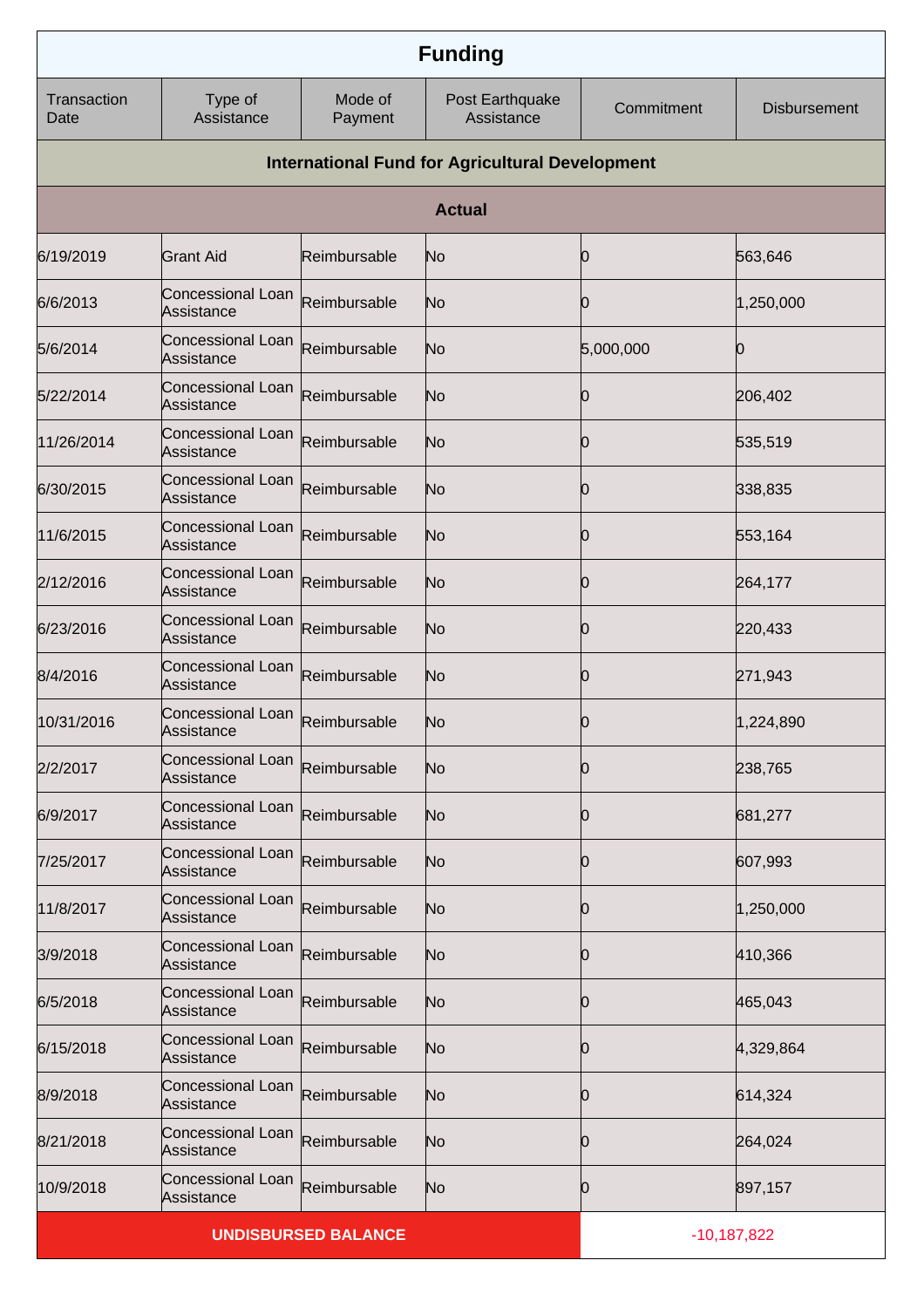| Transaction<br>Date        | Type of<br>Assistance                        | Mode of<br>Payment | Post Earthquake<br>Assistance | Commitment | <b>Disbursement</b> |
|----------------------------|----------------------------------------------|--------------------|-------------------------------|------------|---------------------|
| 2/15/2019                  | Concessional Loan Reimbursable<br>Assistance |                    | No                            | Ю          | 272,244             |
| 2/20/2019                  | Concessional Loan Reimbursable<br>Assistance |                    | No                            | 0          | 7,421               |
| 5/16/2019                  | Concessional Loan Reimbursable<br>Assistance |                    | No                            | Ю          | 2,635,278           |
| 6/18/2019                  | Concessional Loan Reimbursable<br>Assistance |                    | No                            | 0          | 150,460             |
| 12/2/2012                  | <b>Grant Aid</b>                             | Reimbursable       | No                            | 19,444,624 | Ю                   |
| 6/6/2013                   | <b>Grant Aid</b>                             | Reimbursable       | No                            | 0          | 1,250,000           |
| 11/8/2017                  | <b>Grant Aid</b>                             | Reimbursable       | No                            | 0          | 1,082,059           |
| 3/9/2018                   | <b>Grant Aid</b>                             | Reimbursable       | No                            | 0          | 410,366             |
| 6/5/2018                   | <b>Grant Aid</b>                             | Reimbursable       | No                            | Ŋ          | 557,692             |
| 8/9/2018                   | <b>Grant Aid</b>                             | Reimbursable       | No                            | 0          | 749,192             |
| 10/9/2018                  | <b>Grant Aid</b>                             | Reimbursable       | No                            | 0          | 1,250,000           |
| 2/15/2019                  | <b>Grant Aid</b>                             | Reimbursable       | No                            | 0          | 292,225             |
| 12/2/2012                  | Concessional Loan<br>Assistance              | Reimbursable       | No                            | 19,444,624 | Ю                   |
| 5/22/2014                  | <b>Grant Aid</b>                             | Reimbursable       | No                            | 0          | 206,402             |
| 11/26/2014                 | <b>Grant Aid</b>                             | Reimbursable       | No                            | 0          | 535,519             |
| 6/30/2015                  | <b>Grant Aid</b>                             | Reimbursable       | No                            | 10         | 338,835             |
| 11/6/2015                  | <b>Grant Aid</b>                             | Reimbursable       | No                            | 0          | 553,164             |
| 2/12/2016                  | <b>Grant Aid</b>                             | Reimbursable       | No                            | 0          | 264,177             |
| 6/23/2016                  | <b>Grant Aid</b>                             | Reimbursable       | No                            | 10         | 220,433             |
| 8/4/2016                   | <b>Grant Aid</b>                             | Reimbursable       | No                            | 10         | 271,943             |
| 10/31/2016                 | <b>Grant Aid</b>                             | Reimbursable       | No                            | 10         | 1,224,890           |
| 2/2/2017                   | <b>Grant Aid</b>                             | Reimbursable       | No                            | 0          | 238,765             |
| 6/9/2017                   | <b>Grant Aid</b>                             | Reimbursable       | No                            | 0          | 681,277             |
| 7/25/2017                  | <b>Grant Aid</b>                             | Reimbursable       | No                            | Ŋ          | 607,993             |
| <b>UNDISBURSED BALANCE</b> |                                              |                    | 14,901,091                    |            |                     |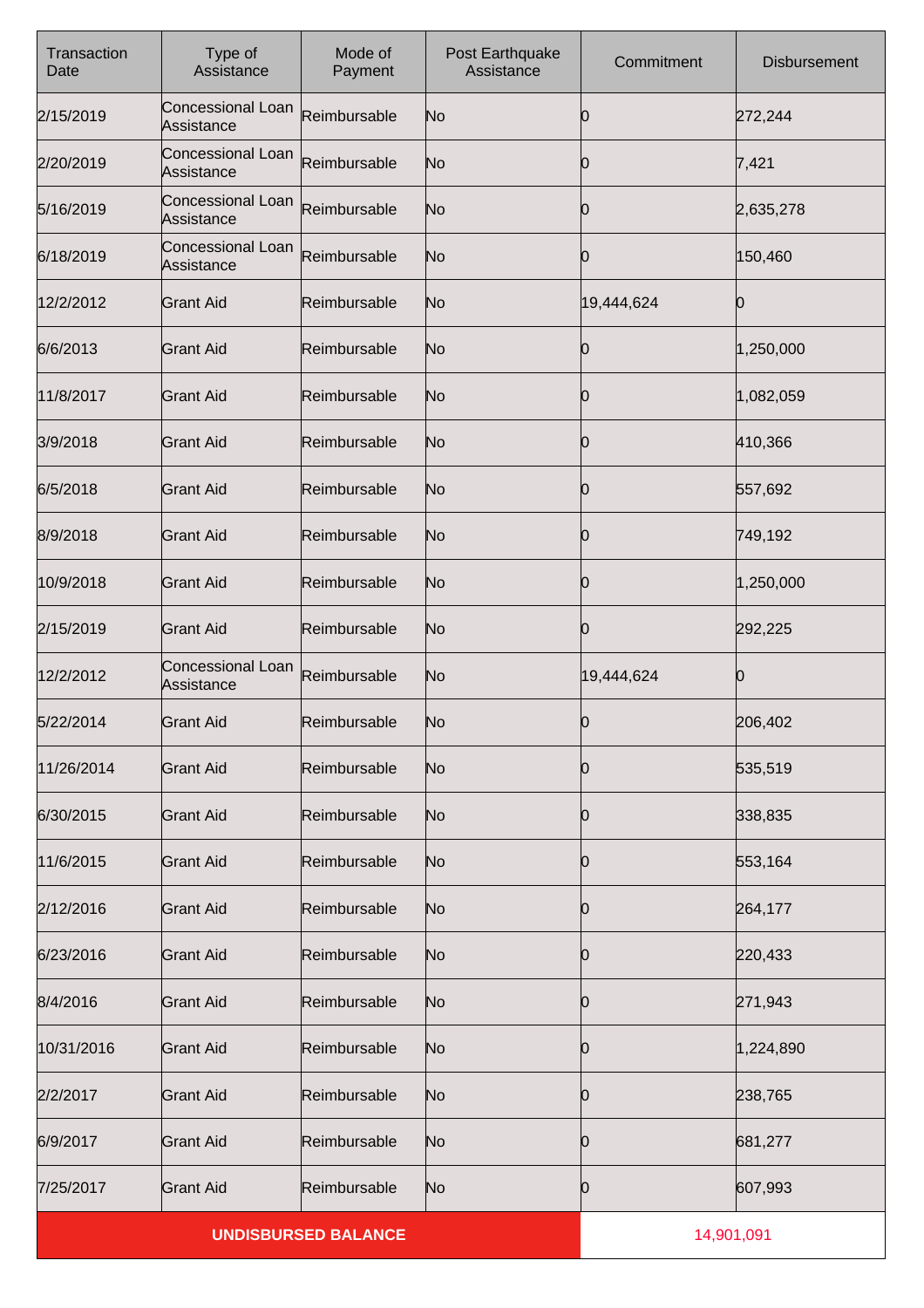| Transaction<br>Date                                     | Type of<br>Assistance | Mode of<br>Payment | Post Earthquake<br>Assistance | Commitment | <b>Disbursement</b> |
|---------------------------------------------------------|-----------------------|--------------------|-------------------------------|------------|---------------------|
|                                                         |                       | <b>Total</b>       |                               | 43,889,248 | 28,988,157          |
|                                                         |                       |                    | <b>Planned</b>                |            |                     |
| 6/15/2013                                               | Grant Aid             | Reimbursable       | No                            | Ю          | 7,035,500           |
| 6/15/2017                                               | <b>Grant Aid</b>      | Reimbursable       | No                            | Ŋ          | 6,898,900           |
| 6/15/2014                                               | Grant Aid             | Reimbursable       | No                            | Ŋ          | 12,201,000          |
| 6/15/2016                                               | <b>Grant Aid</b>      | Reimbursable       | No                            | n          | 12,475,500          |
| 6/15/2015                                               | <b>Grant Aid</b>      | Reimbursable       | No                            | Ю          | 12,207,400          |
| 6/15/2018                                               | <b>Grant Aid</b>      | Reimbursable       | No                            | O          | 5,149,500           |
| 6/15/2019                                               | <b>Grant Aid</b>      | Reimbursable       | No                            | Ŋ          | 3,783,700           |
| <b>Total</b>                                            |                       |                    | $\overline{0}$                | 59,751,500 |                     |
| Total (International Fund for Agricultural Development) |                       |                    | 43,889,248                    | 88,739,657 |                     |
| <b>UNDISBURSED BALANCE</b>                              |                       |                    | $-44,850,409$                 |            |                     |

## **Progress Achieved**

Progress Achieved:

Key Problems:

Steps Taken to Solve Problems: